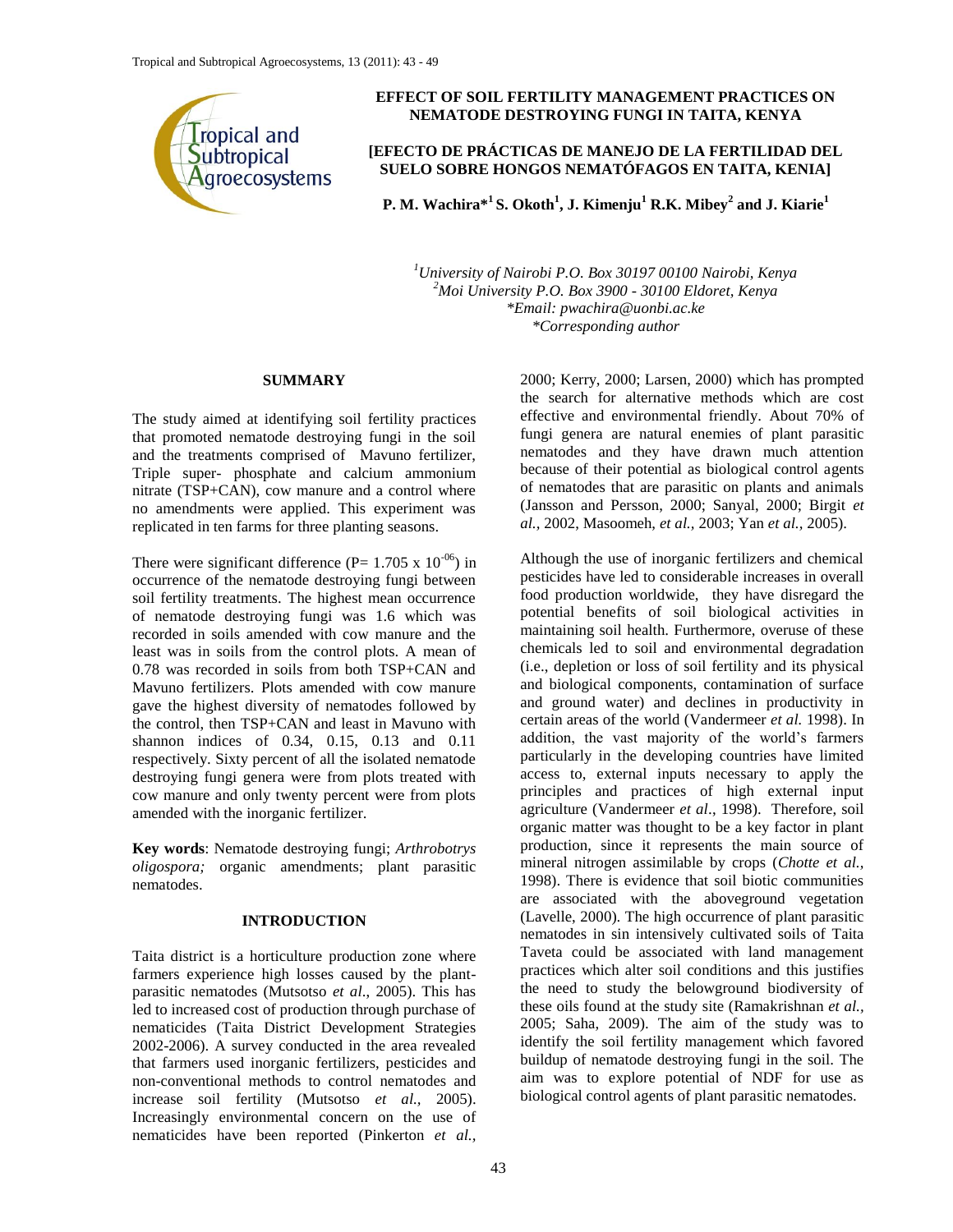#### **MATERIALS AND METHODS**

The farms were located in both Werugha and Wumingu locations of Wundanyi division, Taita district. They were divided into four plots measuring 3 x 3 meters and separated by one meter path around each plot. In one of the plots, nine kg of cow manure were broadcasted all over the plot (10 tons per ha), on the next, 0.8 kg per plot of triple super phosphate (TSP) and 0.5 kg per plot of calcium ammonium nitrate (CAN) and 0.9 kg per plot Mavuno fertilizer (blend of fertilizers containing 11 nutrients) to a third plot and these were spread uniformly over the plots. A control plot where not amendments were applied was maintained. This experiment was replicated ten times.

The plots were then planted with maize, Hybrid (H513) at a spacing of 90 x 30 cm, two seeds per hole and beans (Mwezi moja) at spacing of 30 cm in alternate rows. Soil sample was collected from each corner of the plot, then at half length of each side and at the middle of the plot. This gave a total of nine sub samples. The soils were collected at two levels,  $0 - 10$ cm and  $10 - 20$  cm. The two composites samples from the nine sub samples of soil collected from  $0 - 10$  cm and from  $10 - 20$  cm were used to estimate nematode destroying fungi during three consecutive seasons. The soils were collected after maturity of maize (during harvest period of maize). The soils were transported to the laboratory and kept in a cold room at about  $10^{0}C$ before isolation of the nematode destroying fungi.

Isolation of the fungi was done using the soil sprinkle technique described by Jaffee *et al.,* (1996). Tap water agar was prepared by dissolving 20 grams of agar in one liter of tap water. The medium was autoclaved and cooled to  $45^{\circ}$  C before amending it with 0.1 g/L of streptomycin sulfate to suppress bacterial growth. Approximately one gram of soil from each sampling point was sprinkled onto the surface of water agar in Petri dishes. A pure culture of plant parasitic nematodes (*Meloidogyne* spp.) was added into the Petri dish as baits. The plates were incubated at room temperature and observed daily under a microscope at low magnification, from the third week up to the 6th week. The examinations were focused on trapped nematodes, trapping organs and conidia of the nematode destroying fungi that grew from the soil. After the sixth week, all the fungal colonies that had emerged were sub-cultured on potato dextrose agar (PDA) to obtain pure cultures. Identification was carried as according to the key described by Cook and Godfrey, 1964.

#### **Data analysis**

Occurrence and diversity of nematode destroying fungi was compared using Frequency of occurrence,

evenness, Renyi profiles and the Shannon diversity index (Kindt & Coe 2005). Principal Component Analysis and Multivariate analysis using ADE4 software were done on the temporal association of nematode-trapping fungi and soil fertility treatments (Thioulouse *et al.,* 1997).

## **RESULTS**

Soil fertility management practices caused significant  $(P= 1.705 \times 10^{-06})$  difference on the occurrence of nematode destroying fungi (NDF) across the treatments. The highest occurrence of NDF was in plots treated with cow manure. Although the farmer practice  $(TSP + CAN)$  and Mavuno fertilizer were significantly different,  $TSP + CAN$  had a higher occurrence of NDF than Mavuno, while the control had the lowest (Fig. 1).

Plots treated with cow manure had the highest diversity of the fungi followed by control plots and Mavuno the lowest (Table 1).

Table 1. Effect of soil fertility treatment on richness and diversity of nematode destroying fungi

| Treatment   | Mean richness | Mean Shannon |
|-------------|---------------|--------------|
| Control     | 0.72          | 0.145        |
| $TSP + CAN$ | 0.77          | 0.134        |
| Cow manure  | 1.5           | 0.338        |
| Mavuno      | O 78          | 0.106        |

Although there were no significant differences occurrence of NDF in the two soil depths, (0-10 and  $10 - 20$ ), the  $0 - 10$  centimeters level had higher mean compared to level  $10 - 20$  centimeters with 1.02 and 0.9 being recorded in level 0-10 and 10-20 respectively. There was no significant difference on seasonal variation of NDF. Some NDF were not affected by the interventions (Table 2).

The nematode trapping fungi were more sensitive to soil fertility improvement interventions. Except for *Acrostalamus ganoides* all the endo parasitic nematode destroying fungi were not affected by the fertility management. Addition of cow manure in the soil increased the chances of isolating NDF and their diversity in the soils are presented in Fig.2.

Addition of cow manure in the soilaccounted for 61.98 of the diversity of nematode destroying fungi in the soil (Fig.3). It was observed that 60 % of the isolated genera were present in soils amended with cow manure while the remaining 40 % was due to inorganic fertilizer and control in equal proportions which accounted for 28.73% of the NDFs. *Monacrosporium cionopagum* and *Arthrobotrys*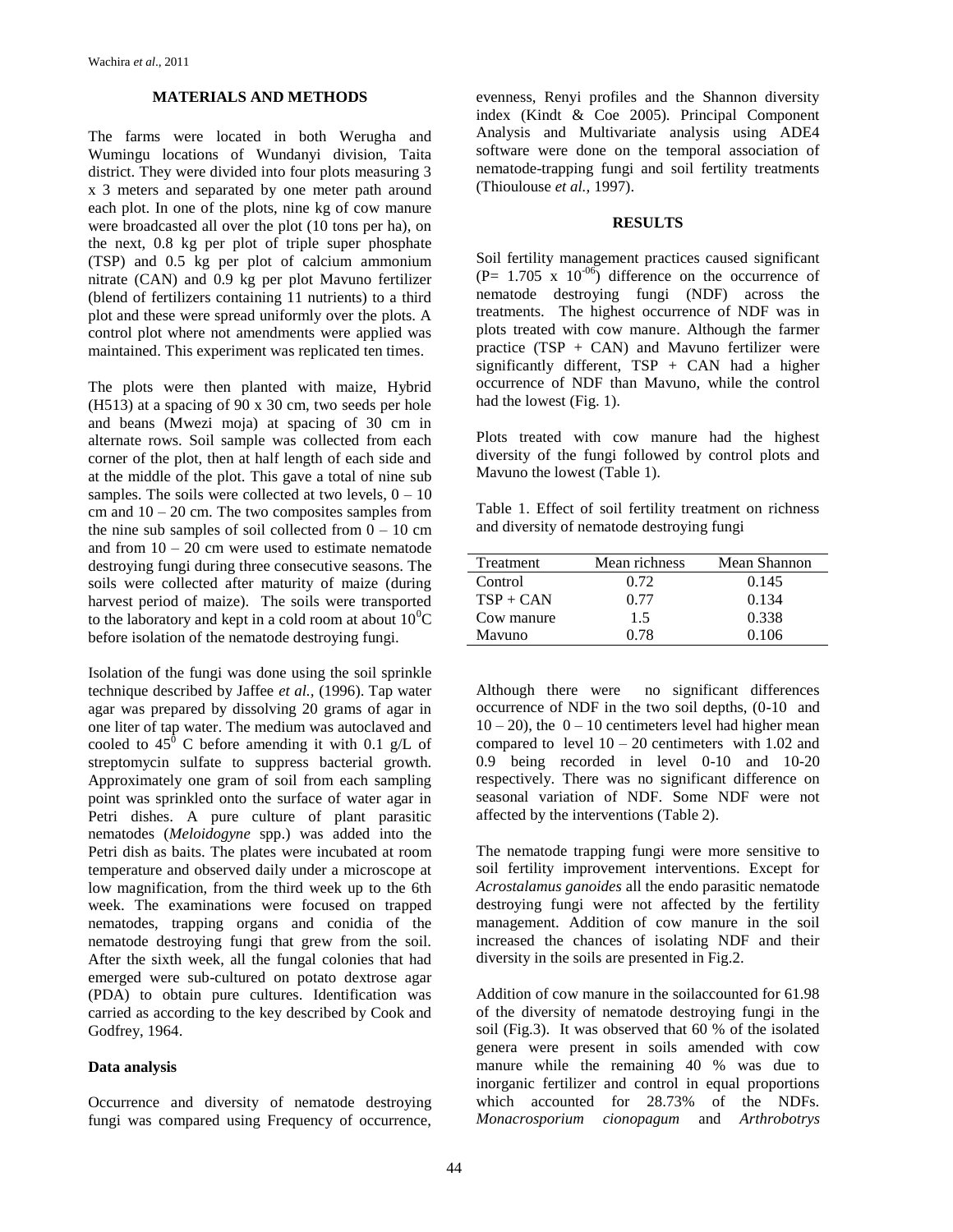*longispora* species were more responsive to application of inorganic fertilizers while *Arthrobotrys superba* and *Nematoctonous georgenous* were prevalent where no chemical fertilizer had been applied. Mavuno inorganic fertilizer supported proliferation of NDFs compared to the TSP+CAN (Fig. 3).

A total of 218 isolates were identified with 58 % of the isolates belonging to the genus *Arthrobotrys* with *A.* 

*oligospora* being the most frequentlty isolatedspecies with 44% occurrence. Other species isolated were, *A longispora, A. oligospora, A. dactyloides and A. superba.* Distribution of other genera in the soils was as presented in Figure 4.



Figure 1. Effect of soil fertility amendments on mean occurrence of nematode destroying fungi.

Table 2. Effect of soil fertility amendments on occurrence of nematode destroying fungi species.

| Treatment |          | Aο    | A d       | Α     | A s  | H a                    | $M_{\rm c}$ | M a  | Ng   |
|-----------|----------|-------|-----------|-------|------|------------------------|-------------|------|------|
| Control   | 0.02     | 0.3   |           | 0.05  | 0.12 |                        | 0.1         | 0.03 | 0.12 |
| TSP+CAN   | 0.07     | 0.3   | 0.02      | 0.02  | 0.3  | 0.02                   | 0.15        | 0.02 | 0.12 |
| Manure    | $0.01\,$ | 0.6   | $\rm 0.1$ | 0.1   | 0.13 | 0.18                   | 0.13        | 0.07 | 0.13 |
| Mavuno    | 0.1      | 0.4   |           |       | 0.02 | 0.02                   | 0.15        | 0.05 | 0.02 |
| P < 0.05  | 0.05     | 0.005 | 0.002     | 0.013 | 0.03 | $4.819 \times 10^{-6}$ | $0.8\,$     | 0.56 | 0.12 |

*A l - Arthrobotrys longispora*

*A o - Arthrobotrys oligospora*

*A d - Arthrobotrys dactyloides*

*A g - Acrostalgmus goniodes*

*A s - Arthrobotrys superba*

*H a – Harposporium aungullilae*

*M c - Meria coniospora*

*M a - Meristacrum asterospernum*

*N g - Nematoctonus geogenous*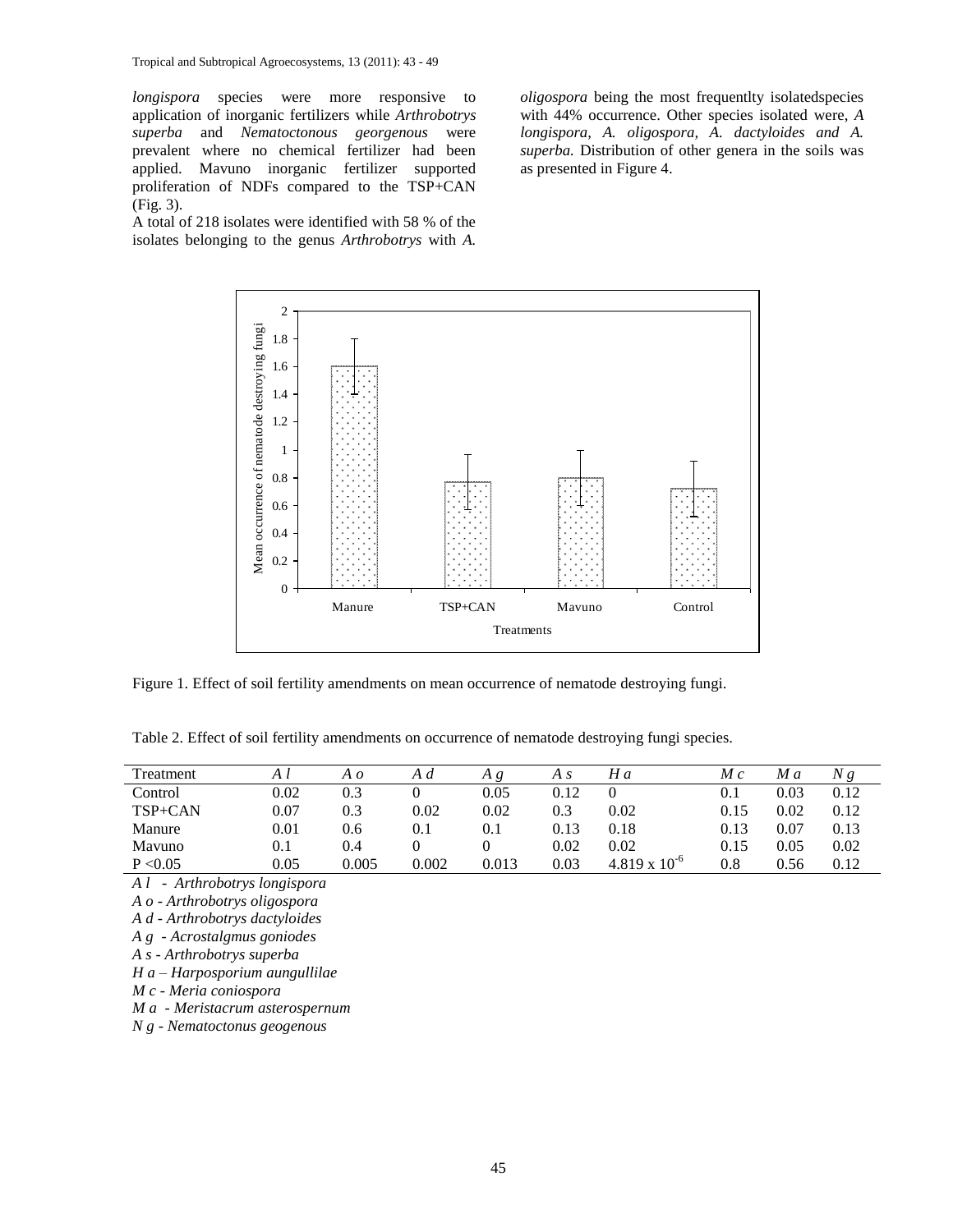

Figure 2. Nematode destroying fungi species cumulative curve as affected by soil fertility management practices.



Figure 3. Principle Component Analysis on nematode destroying fungi and the soil fertility management practices where:

- *A l Arthrobotrys longispora*
- *A o - Arthrobotrys oligospora*
- *A d - Arthrobotrys dactyloides*
- *A g - Acrostalgmus goniodes*
- *A s - Arthrobotrys superba*
- *H a – Harposporium aungullilae*
- *M c - Meria coniospora*
- *M a - Meristacrum asterospernum*
- *N g - Nematoctonus geogenous*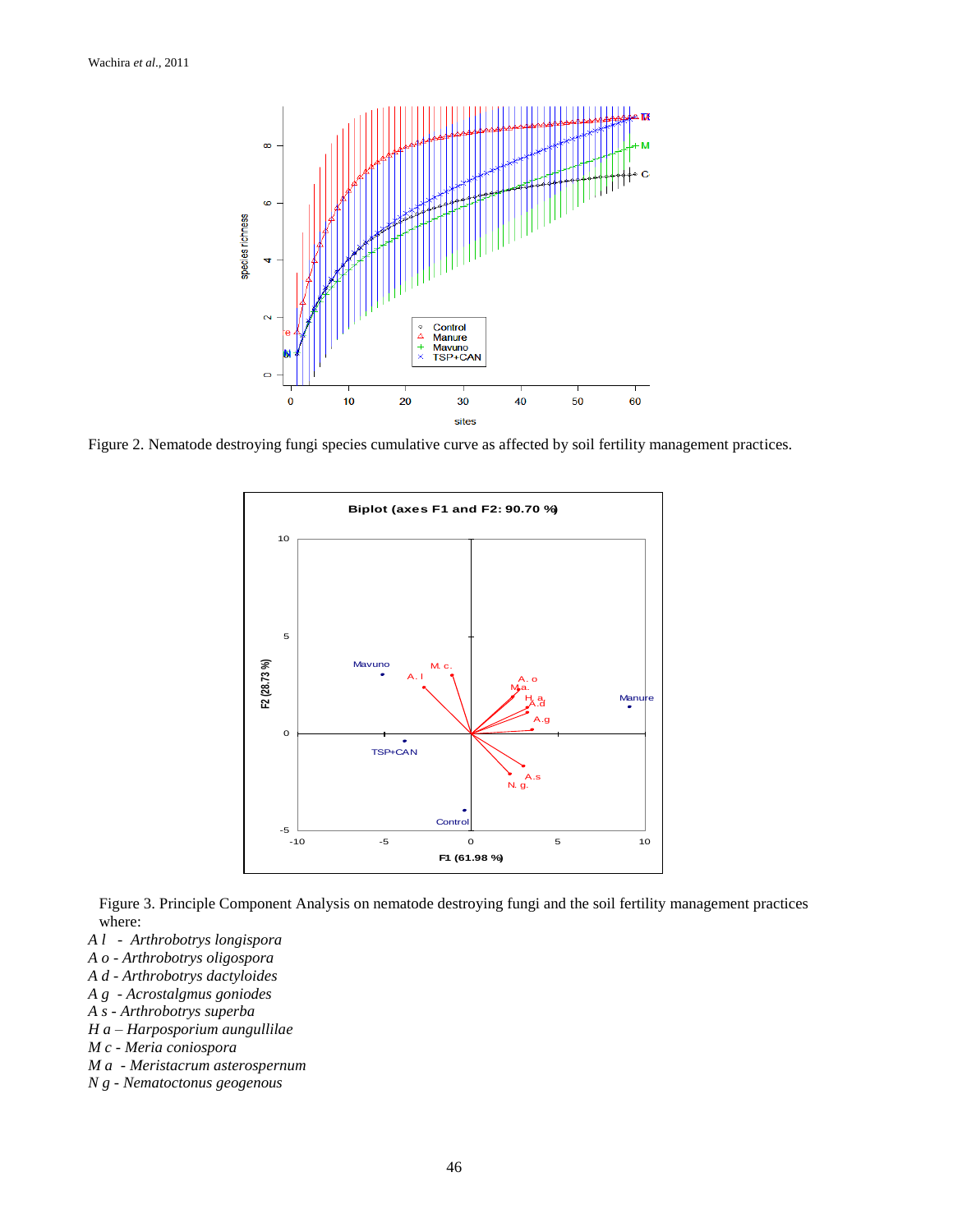

Figure 4. Proportion of the identified NDF species in Taita Taveta soils.

## **DISCUSSIONS**

Nematode destroying fungi occurred in all farms however, their diversity varied with depth of soil, soil fertility management regime and the season. Gray and Bailey (1985) did not find any significant differences in the vertical distribution of the nematophagous fungi at 0-35 cm depths. However, they reported that the majority of the fungi were found in the upper organic level (0- 10). This could be explained by the fact that this is the zone with high organic matter contents which favor active microbial community with greater biomass of organisms including the nematodes which are their source of nutrition. *A. oligospora,* a ring former was frequent in this layer than in the second layer. This fungi was also reported to have been enhanced through addition of organic amendments in agricultural soil (Jaffee, 2004). The presence of nematodes and plants roots on the surface soil may have also caused this observation. Nematodes are usually attracted to the nematode destroying fungi and studies on cell biology on the interactions between roots cells and nematophagous fungi have indicated that the fungi have endophytic behavior in root cells (Lopez-Llorca *et al.,* 2002). In the lower horizons, the nematode destroying fungi survive as saprophytes enabling them to compete effectively with the other organisms for available organic matter, moisture and soil nutrients.

The number of nematode destroying fungi increased each season in the plots treated with cow manure which could be explained by the fact that there was a buildup of the organic materials in the soil coupled by residual effect. In other works, highly decomposed manure had a high preference of both the nematodes and nematode destroying fungi (Mahoney and Strongman 1994).

Addition of organic or inorganic amendments to the soil cause differences in occurrence, richness, diversity and evenness of nematode destroying fungi (Wang *et al.,* 2003). These different additions to the soil exert positive or negative impacts on the microorganisms in the soil (Sanchez 1997; Akhtar and Malik 2000). Additions of organic amendments in the soil have also been shown to stimulate the resident nematode destroying fungi (Wachira *et al.,* 2009). In the context of agrarian practices in organic agriculture, use of organic amendments is considered a way to restore biodiversity in the edaphic environment (Garcia *et al.,* 2004). Jaffee *et al.,* 1998, demonstrated that organically managed plots had slightly higher number of nematode destroying fungi than the convectional plots which were treated with inorganic fertilizers, which was also confirmed in this study.

#### **CONCLUSION**

It is evident that integrated soil fertility management practices have an impact on nematode destroying fungi. Use of animal manures could restore and maintain effective populations of natural plant parasitic nematode regulatory processes in the soil.

#### **ACKNOWLEDGMENTS**

The authors acknowledge facilitation support from the Conservation and Sustainable Management of Belowground Biodiversity (CSM - BGBD) Project number GF/2715-02, a project executed by TSBF/CIAT with co financing from the Global Environmental Facility (GEF) and implementation support from the United Nations Environment Programme (UNEP).

## **REFERENCES**

Akhtar, A., and A. Malik, 2000. Roles of organic soil amendments and soil organisms in the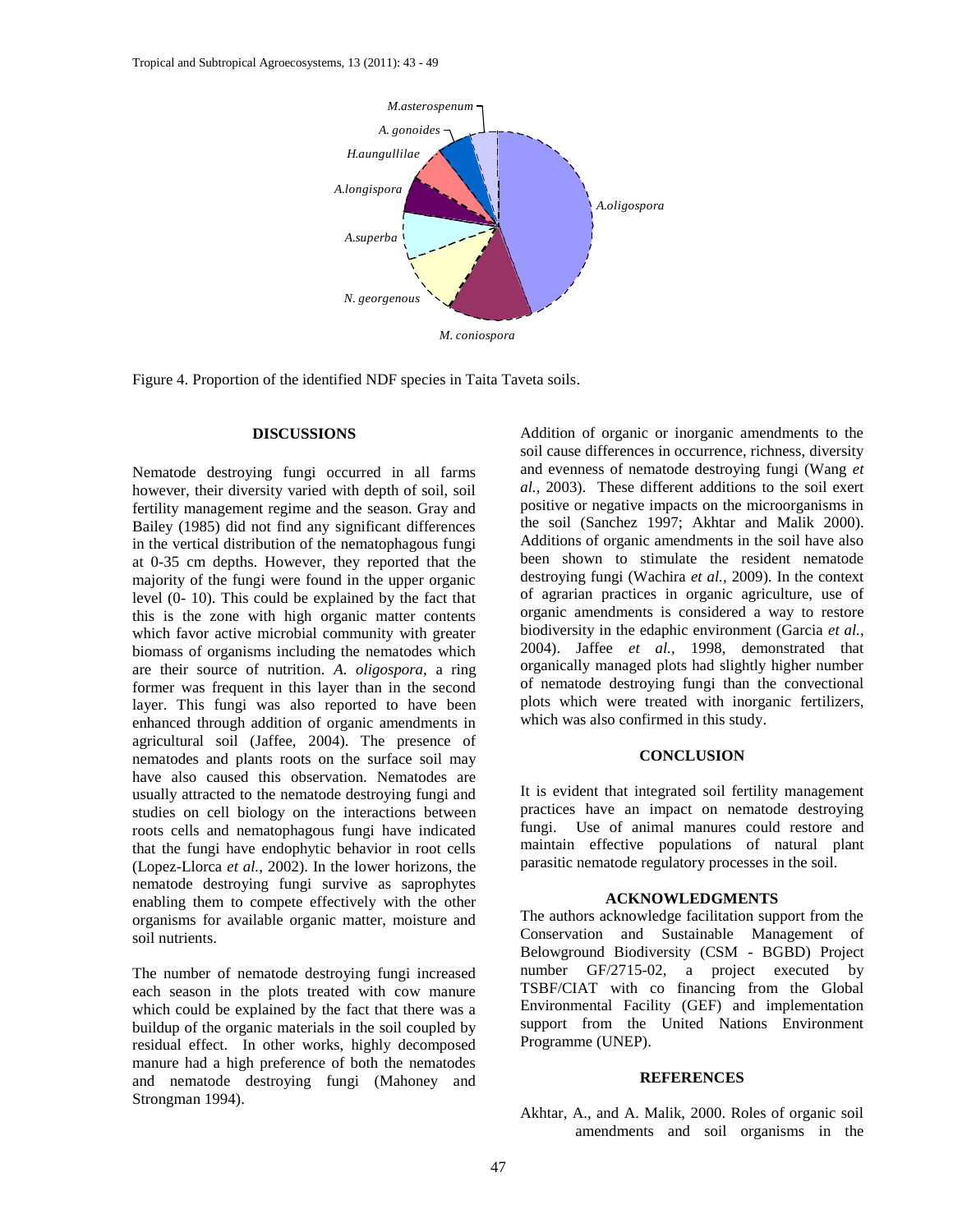biological control of plant parasitic nematodes: a review. Bioresource Technology 74: 35 – 47.

- Beentje H. J., 1988. An ecological and floristic study of the forests of the Taita Hill, Kenya. Utafiti  $1: 23 - 66.$
- Bongers, T., Bongers, M., 1998. Functional diversity of nematodes. Applied Soil Ecology 10: 239– 251.
- Bullock J. M. Pywel R.F., Mike l., Burke J.W. and Walker K. J. 2002. Restoration of biodiversity enhances agricultural production. [Ecology Letters](http://www3.interscience.wiley.com/journal/118545752/home) [4:](http://www3.interscience.wiley.com/journal/119029768/issue) 185 – 189
- Bytebier, B., 2001. Taita Hills Biodiversity Project Report. National Museums of Kenya, Nairobi. Pg 121.
- Cheng Hu and Zhi-Ping Cao, 2008. Nematode community structure under compost and chemical fertilizer management practice, in the North China plains. Experimental Agriculture 44: 485–496.
- Cooke, R.C., Godfrey BES, 1964. A key to the nematode-destroying fungi. Transactions of the British Mycological Society 47: 61-74.
- Davet Pierre and Rouxel Francis, 2000. Detection and Isolation of Soil Fungi. Science Publishers, Enfield New Hampshire, USA. 188 pp.
- Dufour, R., Guerena, M., and Earles, R. 2003. Alternative Nematode Control. NCAT Agricultural Specialists. Pest management Technical Note.
- Elshafie, A.E., Al-Mueini, R., Al- Bahry, Akindi, A., Mohmoud, I., Al- Rawahi, S., 2006. Diversity and trapping efficiency of nematophagous fungi from Oman. Phytopathologia Mediterranea. 45: 266 – 270.
- García-Álvarez A., Arias M., M. A. Díez-Rojo and A. Bello, 2004. Effect of agricultural management on soil nematode trophic structure in a Mediterranean cereal system. Applied Soil Ecology. 27: 197-210.
- Githiru, M., and Lens, L., 2007. Application of fragmentation research to conservation planning for multiple stakeholders: An example from the Taita Hills, southeast Kenya. [Biological Conservation](http://www.sciencedirect.com/science/journal/00063207) [134:](http://www.sciencedirect.com/science?_ob=PublicationURL&_tockey=%23TOC%235798%232007%23998659997%23638308%23FLA%23&_cdi=5798&_pubType=J&_auth=y&_acct=C000050221&_version=1&_urlVersion=0&_userid=10&md5=3e476ff9ee13c24f6f16111c3a3a241a) 271- 278
- Gray, N.F., and Bailey, F., 1985. Ecology of namtophagous fungi: Vertical distribution in an deciduous woodland. Plant and Soil. 86:  $217 - 223$ .
- Hooper, D.J., J. Hallmann, and S.A. Subbotin, 2005. Methods for extraction, processing and detection of plant and soil nematodes. In plant parasitic nematodes in subtropical and tropical agriculture,  $2<sup>nd</sup>$  ed. Edited by M. Luc, R.A. Sikora and J. Bridge. CAB International. pp: 53-86.
- Jaffee, B.A., 2004. Do organic amendments enhance the nematode trapping fungi Dactylellina haptotyla and Arthrobotrys oligospora? Journal of Nematology.36: 267 – 275.
- Jaffee, B.A., Ferris, H., and Scow, K.M., 1998. Nmetaode trapping fungi in organic and convevtional cropping systems. Phytopathology. 88: 344 – 350.
- Jansson, H., B, Persson, C, Odeslus, R., 2000. Growth and capture activities of nematode destroying fungi in soil visualized by low temperature scanning electron microscopy. Mycologia 92:  $10 - 15$ .
- Kindt, R., Coe, R., 2005. Tree diversity analysis. A manual and software for common statistical methods for ecological and biodiversity studies. Nairobi: World Agro-forestry Center (ICRAF). Pg 196.
- Lavelle, P., 2000. Ecological challenges for soil science. Soil Science. 165: 73-86.
- Lopez-Llorca L.V., Bordallo, J.J., Salinas, J.,Monfort, M. L., 2002. Use of light and scanning electron micorscopy to examine colonisation of barley rhizosphere by the nematophagous fungus Vaticillium chlamydosporium. Micron. 33: 61- 67.
- Mahoney, C. J., and Strongman, D. B., 1994. Nematophagous fungi from the cattle manure in four states of decomposition at three sites in Sova Scotia, Canada. Mycologia, 86: 371 – 375.
- Mai, W.F., Mullin, P.G., 1996. Plant-parasitic Nematodes -A Pictorial Key to Genera,  $5<sup>th</sup>$ Edition. Cornell University. Press, Ithaca, NY, USA.
- Mutsotso B. M. Muya E. and Chirchir J. 2005. The socio-economic aspects of sustainable conservation and management of below-